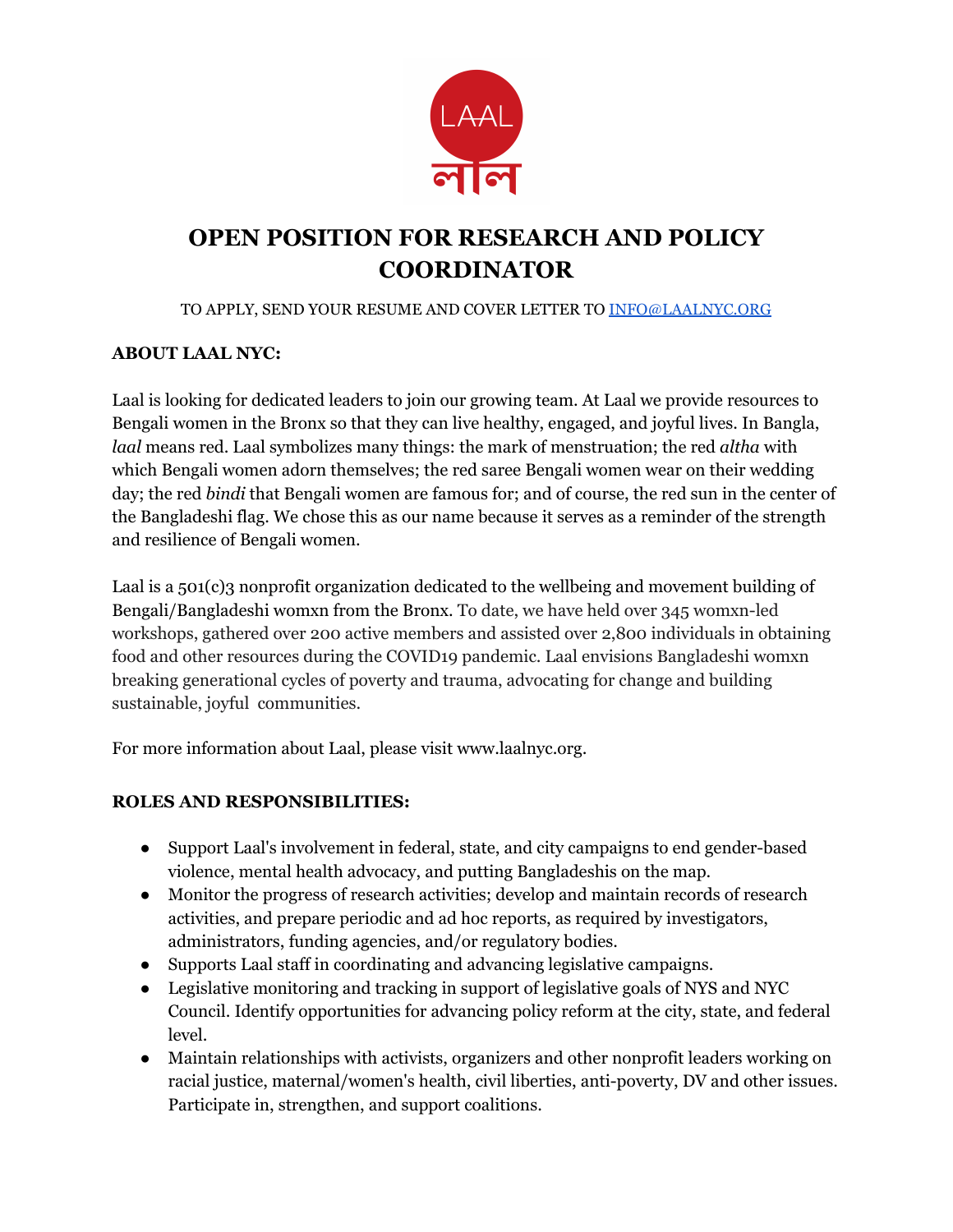

- Lobby members of NYC Council, the Administration, and policymakers and their staff on legislation, regulations, and other policy issues.
- Educate the public and policymakers on all issues important to Laal and research being conducted.
- Represent Laal at conferences and coalition meetings.
- Partner with communications staff on email alerts, web page content, and social media messaging.
- Track, analyze, and coordinate with Laal staff and allies to respond to proposed legislation and City Council hearings.
- Engage with media strategy, including giving interviews and statements, and drafting press releases, opinion editorials, and letters to the editor.
- Plan policy panels, briefings, and other events.
- Draft and disseminate coalition sign-on letters, fact sheets, backgrounders, policy reports, and other lobbying materials.
- Plan, implement, and maintain data collection and analysis systems in support of research protocol; may coordinate the collection and analysis of research data.
- Recruit, instruct, supervise and coordinate research subjects and/or volunteers, as appropriate to specific study objectives and work scope. Supervise and coordinate the provision of support services to investigators and researchers.
- Ensure the smooth and efficient day-to-day operation of research and data collection activities; act as the primary administrative point of contact for internal research staff and as the principal operational liaison for other research organizations, funding agencies and regulating bodies.
- Coordinate the day-to-day activities of any technical support staff specifically engaged in the carrying out of research/clinical protocol, as appropriate to the position; may perform aspects of research protocol, as required, in accordance with specified program objectives.
- Plan and coordinate the staffing of research studies, to include the recruitment and administration of research support staff, as appropriate to the activity.

## **REQUIREMENTS:**

- Bachelor's degree and/or 3-5 years' experience or equivalent education, including two years' professional-level evaluative, analytical, and planning work, or any combination of experience.
- Ability to work quickly in a fast-paced environment, juggle multiple projects, thrive under time pressure, and adapt to evolving circumstances.
- Confidence to take initiative and make decisions proactively.
- Strong people skills, emotional intelligence, and ability to work well with others.